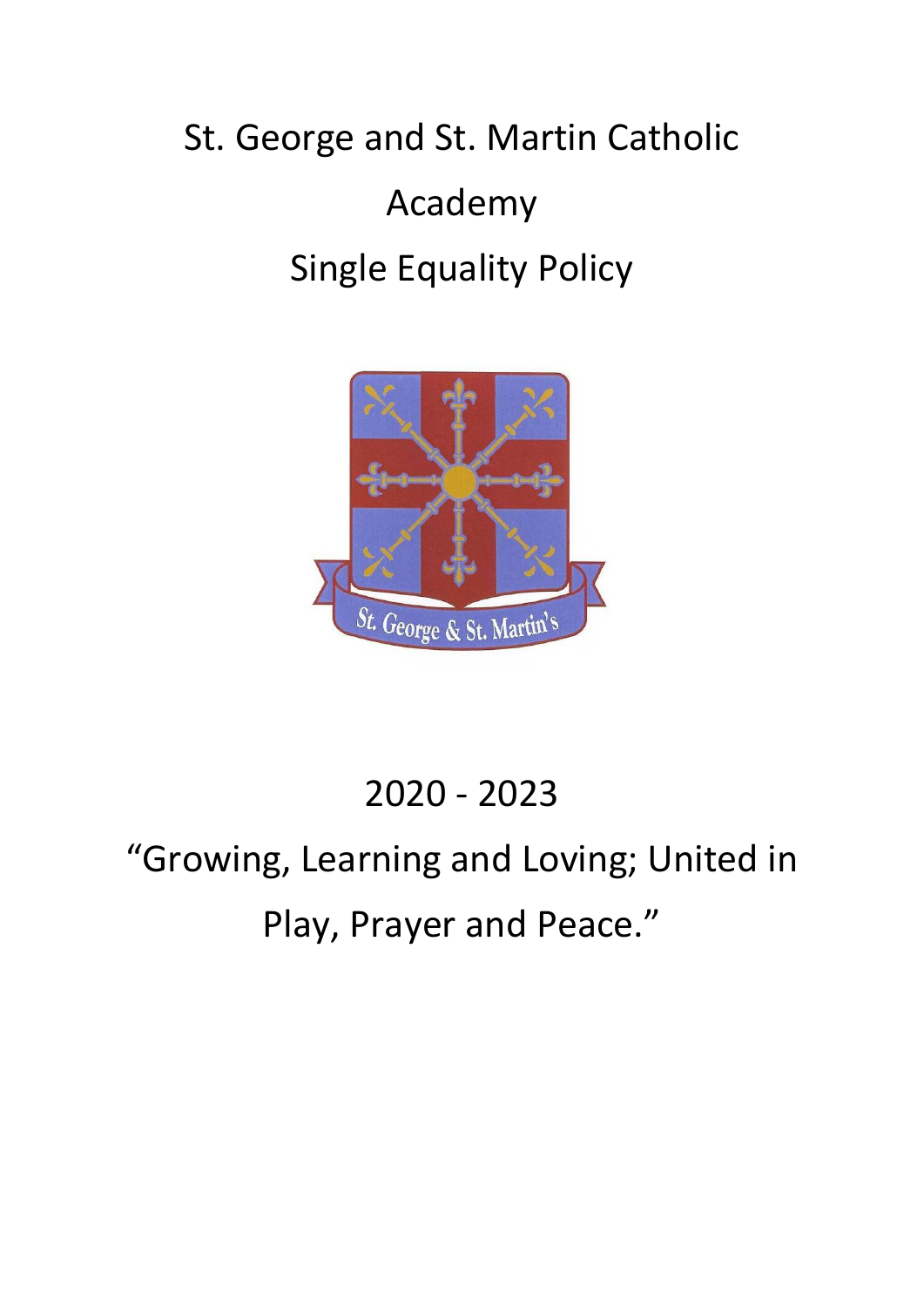- 1. Introduction
- 2. Statement of principles
- 3. Statutory requirements
- 4. Roles and responsibilities
- 5. Equal opportunities for staff
- 6. Equality and the law
- a. Race
- b. Disability
- c. Gender
- d. Sexual orientation
- e. Community cohesion
- 7. Consultation
- 8. Tackling discrimination
- 9. Review of progress and impact
- 10. Publishing the plan
- 11. Measuring the impact of the policy
- 12. Action Plan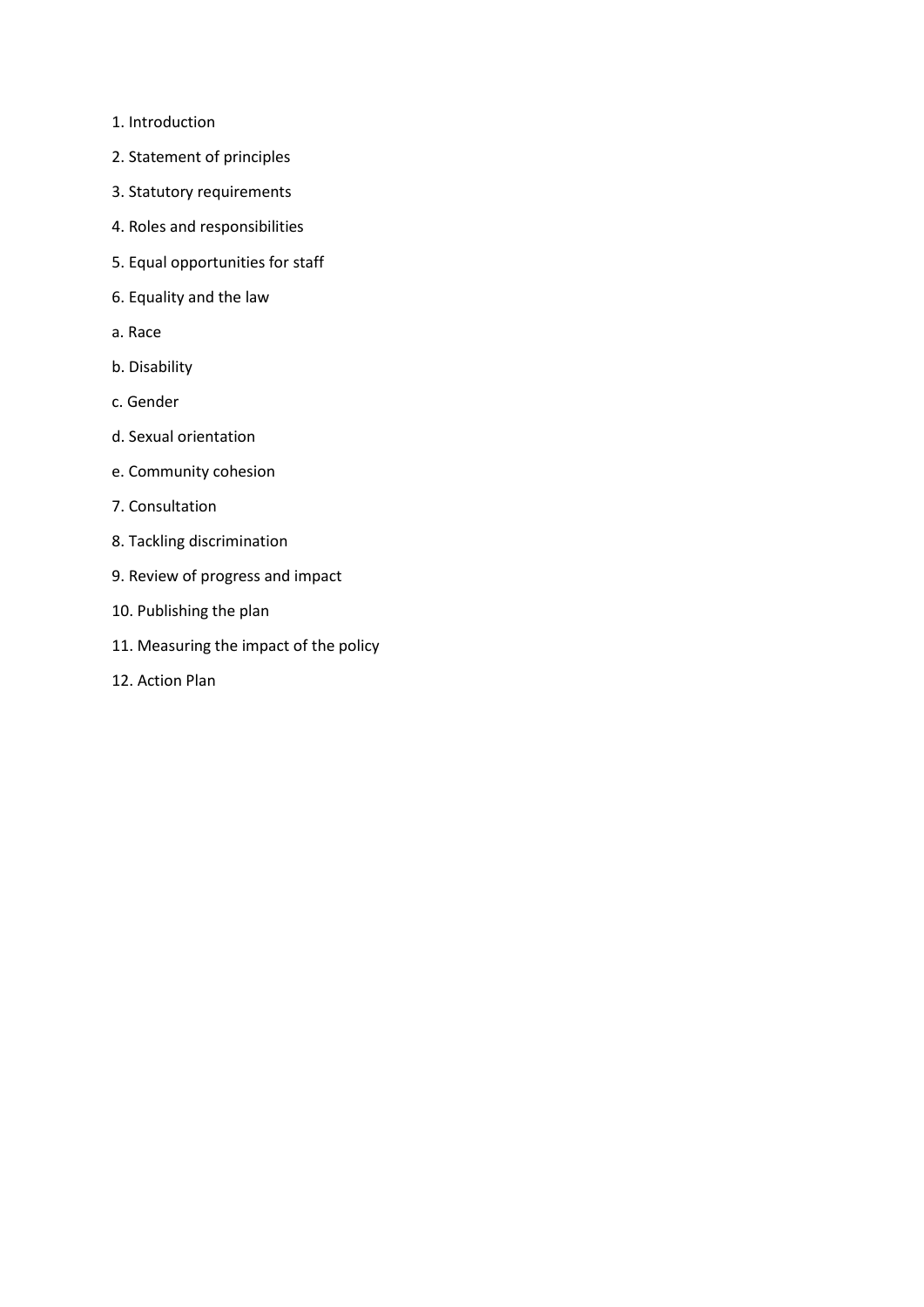#### **1. Introduction**

This policy outlines the commitment of the Academy Committee and staff of the Academy to eliminating all forms of discrimination, harassment and victimisation; promoting equality of opportunity and fostering good relations.

For our Academy this means, not simply treating everybody the same, but understanding and tackling the different barriers which could lead to unequal outcomes for different groups of pupils in school and celebrating and valuing the equal opportunity achievements and strengths of all members of the school community.

This policy applies to the whole school community. It has been drawn up as a result of the outcomes of a transparent process and through consultation.

This policy will be reviewed and updated by the governing body by the Autumn Term 2022.

At St. George and St. Martin's Catholic Academy, we are committed to ensuring equality of education and opportunity for all pupils, staff, parents and carers receiving services from the school, irrespective of race, gender, disability, faith or religion or socio-economic background. We aim to develop a culture of inclusion and diversity in which all those connected to the school feel proud of their identity and able to participate fully in school life.

The achievement of pupils will be monitored by race, gender and disability and we will use this data to support pupils, raise standards and ensure inclusive teaching. We will tackle discrimination by the positive promotion of equality, challenging bullying and stereotypes and creating an environment which champions respect for all.

At St. George and St. Martin Catholic Academy, we believe that diversity is a strength, which should be respected and celebrated by all those who learn, teach and visit here.

#### **2. Statement of Principles**

We believe that equality at our school should permeate all aspects of school life and is the responsibility of every member of the school and wider community. Every member of the school community should feel safe, secure, valued and of equal worth.

At this Academy, equality is a key principle for treating all people fairly and creating a society in which everyone has the opportunity to fulfil their potential - irrespective of their gender, ethnicity, disability, religious beliefs or other beliefs, sexual orientation, age or any other recognised area of discrimination.

We are committed to providing a working environment free from discrimination, bullying, harassment and victimisation. We aim to recruit an appropriately qualified workforce and establish a governing body that is representative of all sections of the community in order to respect and respond to the diverse needs of our population.

We aim to provide all our pupils with the opportunity to succeed, and to reach the highest level of personal achievement. The achievement of pupils will be monitored – where appropriate – in light of the protected characteristics outlined in the Equality Act 2010. We will use the analysis of this data to support pupils, raise standards and ensure inclusive teaching.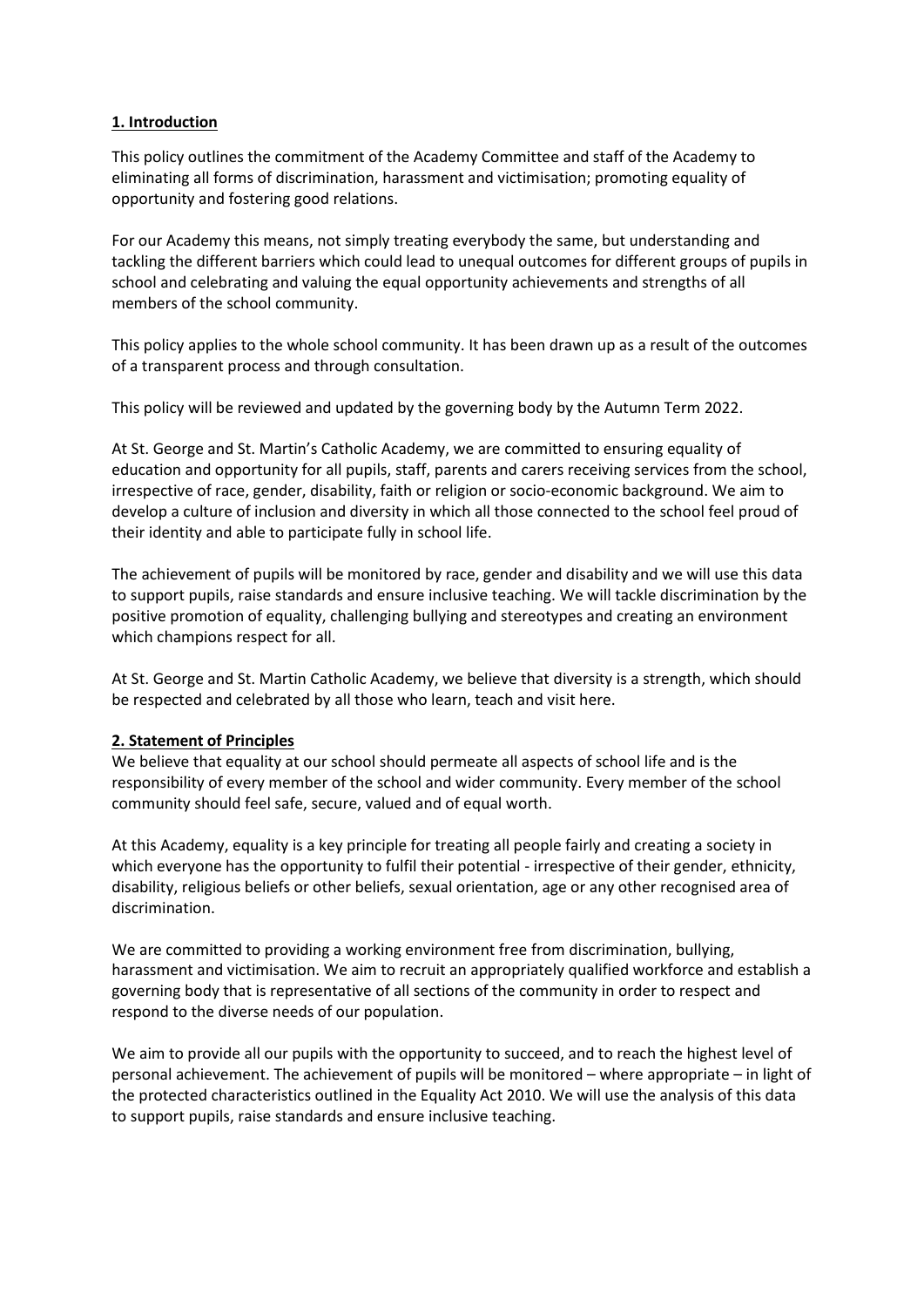We will endeavour to ensure that when we buy services from another organisation to help us provide high quality education, that organisation will comply with equality legislation. This will be a significant factor in any tendering process.

As a Catholic school we are guided by the teachings of Jesus Christ and our Mission Statement aims.

As well as the specific actions set out beneath this plan, the school operates equality of opportunity in its day to day practice in the following ways:

# **Teaching and learning**

We aim to provide all our pupils with the opportunity to succeed, and to reach the highest level of personal achievement. To do this, we will:

- Use contextual data to improve the ways in which we provide support to individuals and groups of pupils;
- Monitor achievement data by ethnicity, gender and disability and action any gaps;
- Take account of the achievement of all pupils when planning for future learning and setting challenging targets;
- Ensure equality of access for all pupils and prepare them for life in a diverse society;
- Use materials that reflect the diversity of the school, population and local community in terms of race, gender and disability, without stereotyping; **Promote attitudes and values** that will challenge racist and other discriminatory behaviour or prejudice;
- Provide opportunities for pupils to appreciate their own culture and celebrate the diversity of other cultures;
- Seek to involve all parents in supporting their child's education;
- Encouraging classroom and staffroom discussion of equality issues which reflect on social stereotypes, expectations and the impact on learning;
- Including teaching and classroom-based approaches appropriate for the whole school population, which are inclusive and reflective of our pupils.

# **Admissions and exclusions**

Our admissions arrangements are fair and transparent, and do not discriminate on race, gender, disability or socio-economic factors.

Exclusions will always be based on the school's Behaviour Policy. We will closely monitor exclusions to avoid any potential adverse impact and ensure any discrepancies are identified and dealt with.

# **3. Statutory requirements**

The Equality Act 2010 has brought together all the current discrimination laws into one and sets out the "protected characteristics" that qualify for protection from discrimination as:

- age (relevant in considering our duties as an employer, but not in relation to pupils),
- disability,
- gender reassignment,
- pregnancy and maternity,
- race,
- religion or belief,
- $\bullet$  sex.
- sexual orientation

The Act introduced a single Public Sector Equality Duty (PSED), sometimes referred to as the general duty. The combined equality duty has 3 main elements and in carrying out our functions we will have due regard to the need to: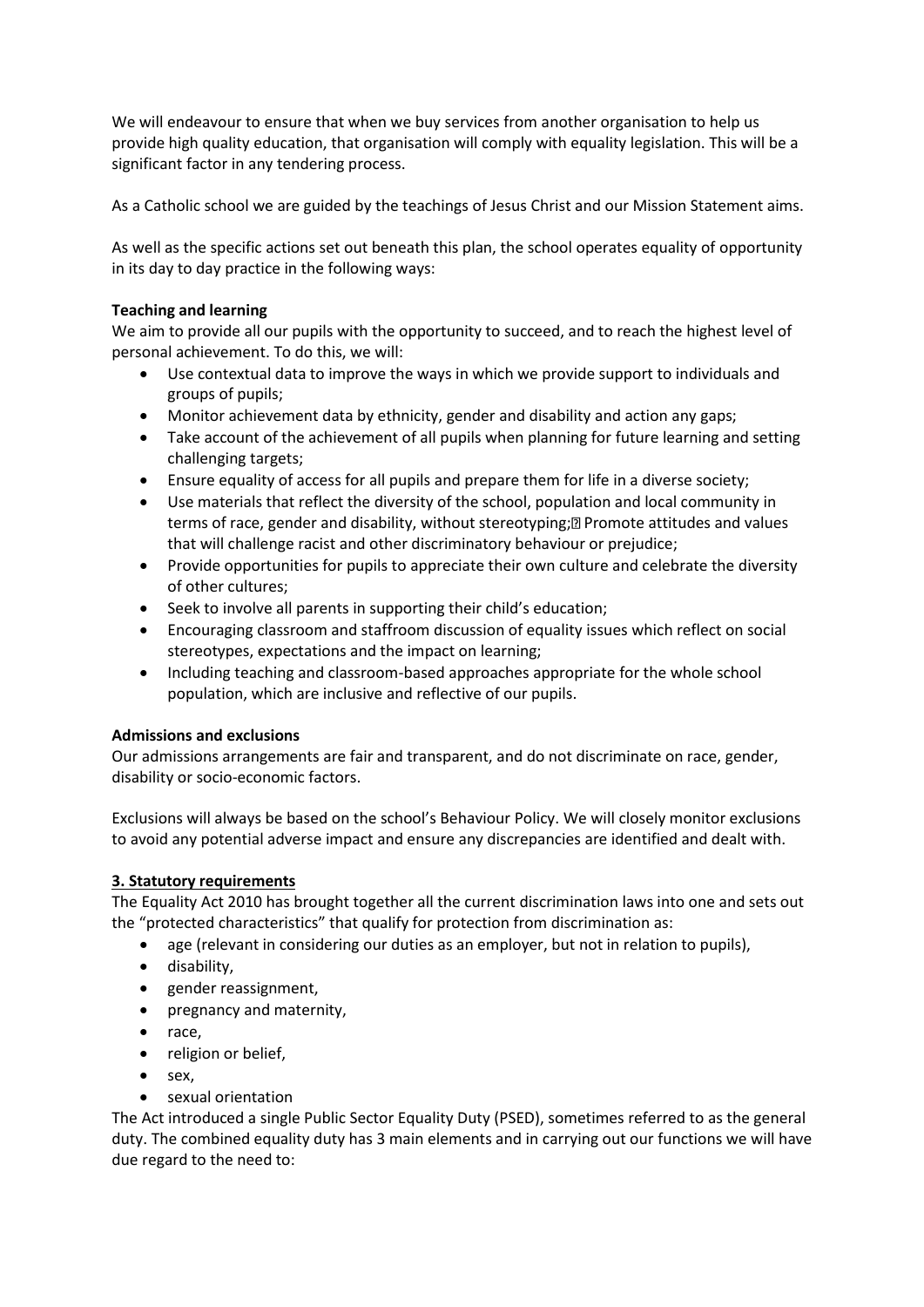- eliminate all forms of discrimination, harassment and victimisation that are prohibited by the Act;
- advance equality of opportunity between persons who share a protected characteristic and persons who do not share it;
- foster good relations between persons who share a relevant protected characteristic and persons who do not share it.
- $\bullet$

The specific duties, which will help us to fulfil our obligations under the general duty require us to publish information to demonstrate how we are complying with the Public Sector Equality Duty, and prepare and publish equality objectives. In light of the specific duties the school will publish and review annually appropriate information. We will also prepare and publish equality objectives that will be outcome focused.

# **4. Roles and Responsibilities**

The Academy Committee will ensure that the school complies with statutory requirements in respect of this policy.

The role of Academy Committee members:

- The Academy Committee has set out its commitment to equal opportunities in this plan and it will continue to do all it can to ensure that the school is fully inclusive to pupils, and responsive to their needs based on race, gender and disability.
- The Academy Committee seeks to ensure that people are not discriminated against when applying for jobs at our school on grounds of race, gender or disability.
- The Academy Committee take all reasonable steps to ensure that the school environment gives access to people with disabilities, and also strive to make school communications as inclusive as possible for parents, carers and pupils.
- The Academy Committee welcome all applications to join the school as in line with our admissions policy, whatever a child's socio-economic background, race, gender or disability.
- The Academy Committee ensures that no child is discriminated against whilst in our school on account of their race, sex or disability.

The role of the Principal:

- It is the Principal's role to implement the school's Equality Plan and she is supported by the Academy Committee in doing so.
- It is the Principal's role to ensure that all staff are aware of the Equality Plan, and that teachers apply these guidelines fairly in all situations.
- The Principal ensures that all appointments panels give due regard to this plan, so that noone is discriminated against when it comes to employment or training opportunities.
- The Principal promotes the principle of equal opportunity when developing the curriculum, and promotes respect for other people and equal opportunities to participate in all aspects of school life.
- The Principal treats all incidents of unfair treatment and any incidents of bullying or discrimination, including racist incidents, with due seriousness.

The role of all staff: teaching and non-teaching:

- All staff will ensure that all pupils are treated fairly, equally and with respect, and will maintain awareness of the school's Equality Plan.
- All staff will strive to provide material that gives positive images based on race, gender and disability, and challenges stereotypical images.
- All staff will challenge any incidents of prejudice, racism or homophobia, and record any serious incidents, drawing them to the attention of the Principal.<sup>[2]</sup> Teachers support the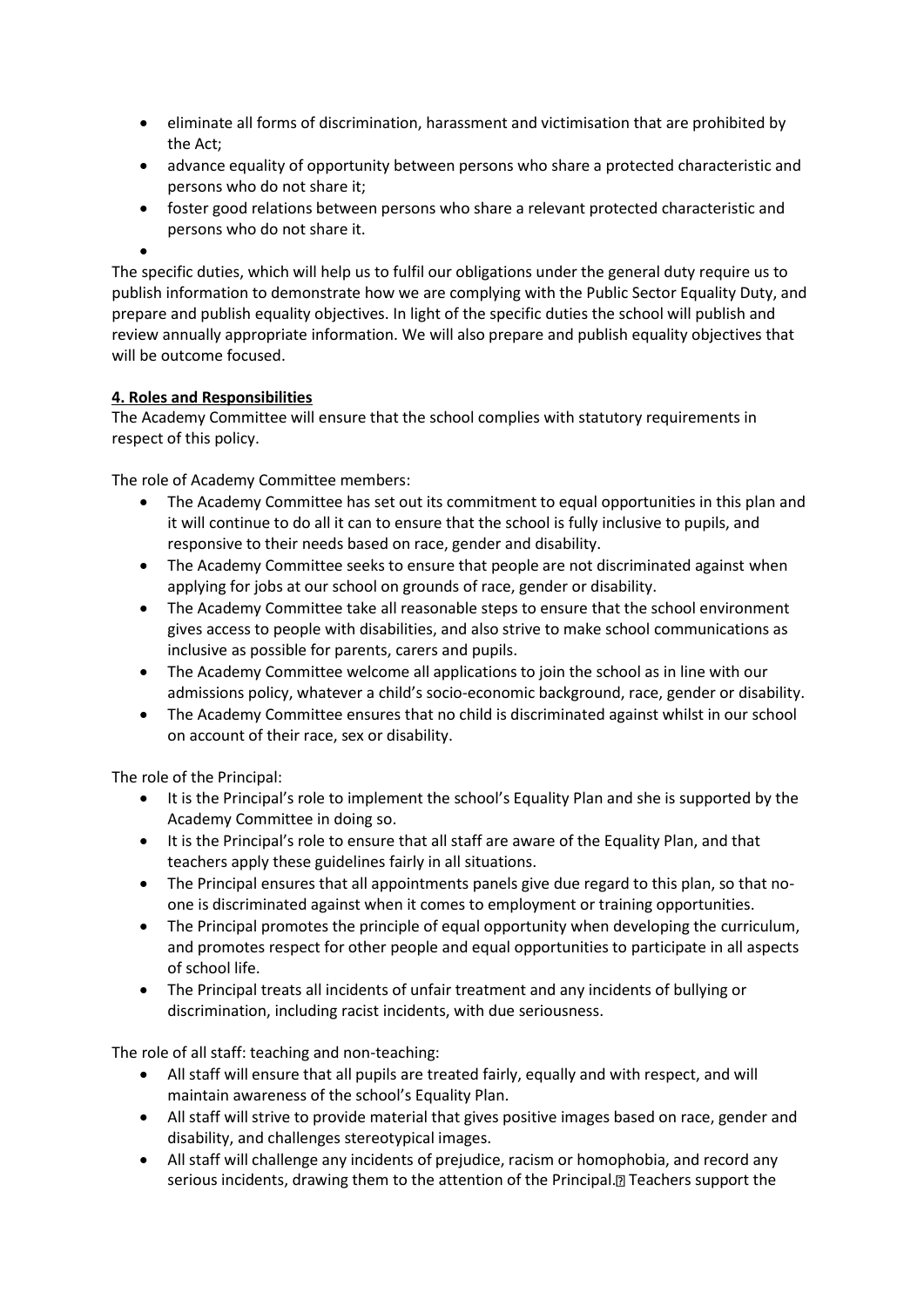work of ancillary or support staff and encourage them to intervene in a positive way against any discriminatory incidents.

# **5. Equal opportunities for staff**

We are committed to the implementation of equal opportunities principles and the monitoring and active promotion of equality in all aspects of staffing and employment.

As an employer we need to ensure that we eliminate discrimination and harassment in our employment practice and actively promote equality across all groups within our workforce.

All those involved in recruitment and selection are trained and aware of what they should do to avoid discrimination and ensure equality good practice through the recruitment and selection process.

#### Note:

Under the Equality Act 2010, in very limited circumstances, an employer can claim that a certain religious denomination or belief is considered to be a genuine occupational requirement of that role.

An aided school may be able to rely on this for some roles in school, particular those roles that provide spiritual leadership. However this would not apply for all staff in School.

In addition, there are also instances in which a job will qualify for a genuine occupational qualification on the grounds of gender.

#### **6. Equality and the law**

There are a number of statutory duties that must be met by every school in line with legislation from the Race Relations (Amendment) Act (2000), Disability Equality Duty (2005) and Equality Act (2006).

#### **6a. Race Equality**

This section of the plan reflects the general and specific duties of schools as detailed in The Race Relations Act 1976 and as amended by The Race Relations (Amendment) Act 2000.

The General Race Equality Duty requires us to have due regard to the need to:

- Eliminate racial discrimination;
- Promote equality of opportunity;
- Promote good relations between people of different racial groups.

Under our specific duty we will:

- Prepare an Equality Plan which includes our written policy for race equality;
- Assess the impact of our policies, including this Plan, on pupils, staff and parents by ethnicity including, in particular, the achievement levels of these pupils;
- Monitor the impact our plans and policies have on such pupils, staff and parents towards raising the achievement of minority ethnic groups.

#### **6b. Disability**

#### Definition of disability

The Disability Discrimination Act 2005 (DDA) defines a disabled person as someone who has 'a physical or mental impairment which has a substantial or long-term adverse effect on his or her ability to carry out normal day-to-day activities'.

The DDA 2005 has also extended the definition of disability as follows: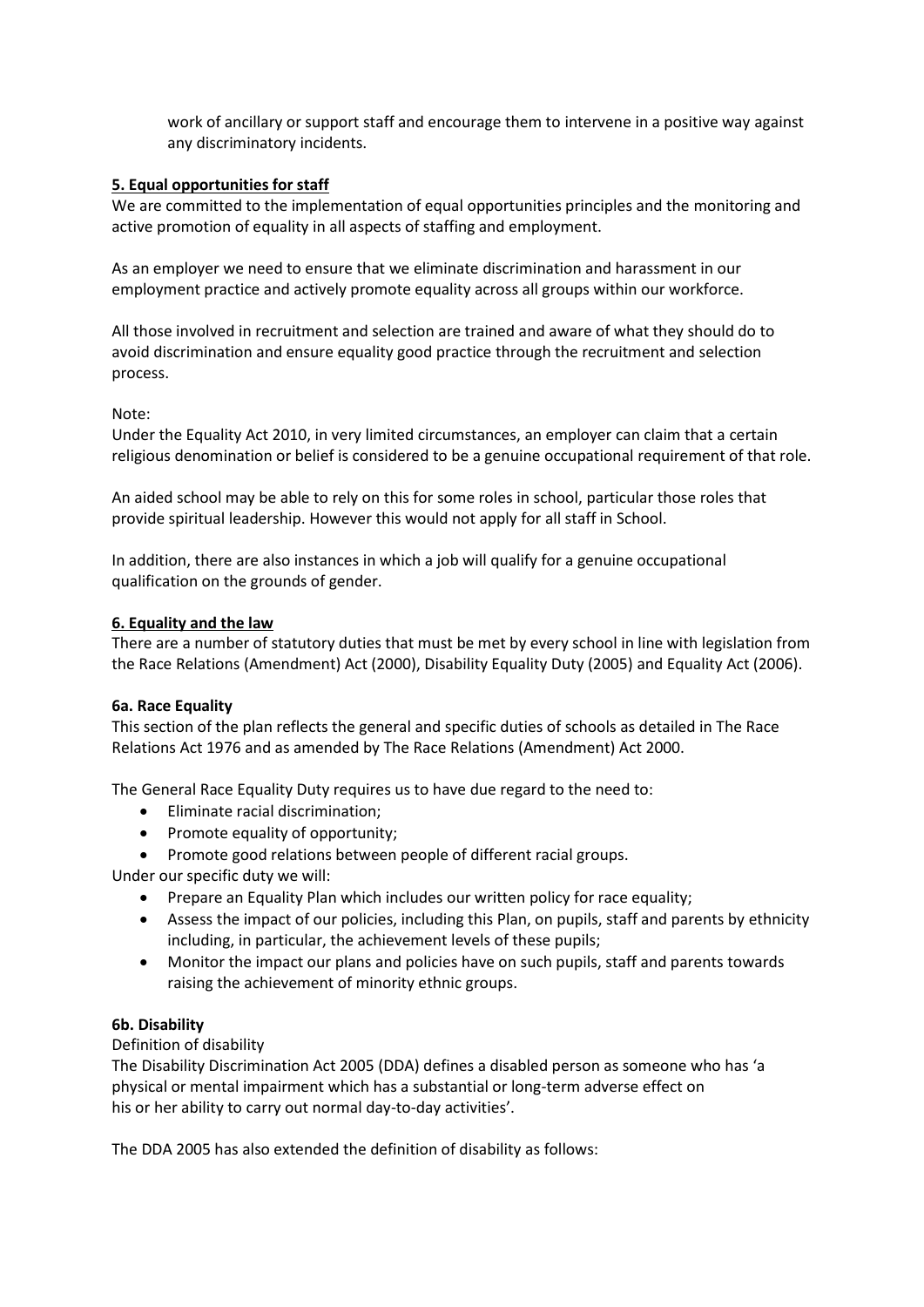- People with HIV, multiple sclerosis and cancer (although not all cancers) are deemed disabled before they experience the long-term and substantial adverse effect on their activities;
- Section 18 has been amended so that individuals with a mental illness no longer have to demonstrate that it is "clinically well-recognised", although the person must still demonstrate a long-term and substantial adverse impact on his/her ability to carry out normal day-to-day activities.

# Legal duties

The Disability Discrimination Act (DDA) 2005 placed a general duty on schools, requiring them to have due regard for the following when carrying out and delivering services:

- Promoting equality of opportunity between disabled people and other people;
- Eliminating discrimination and harassment of disabled people that is related to their disability;
- Promoting positive attitudes towards disabled people;
- Encouraging participation in public life by disabled people;
- Taking steps to meet disabled people's needs, even if this requires more favourable treatment.

Under our specific duty we will:

- Prepare and publish an Equality Plan which covers the requirements for a Disability Equality Scheme identifying our disability equality goals and actions to meet them;
- Review and revise this Scheme every three years.

# **6c. Gender Equality**

The Gender Equality Duty 2006 places a general and specific duty on schools to eliminate unlawful discrimination and harassment on the grounds of gender and to promote equality of opportunity between female and male pupils and between women and men and transgender people.

Under our general duty we will actively seek to:

- Eliminate unlawful discrimination and harassment on grounds of sex and gender reassignment;
- Promote equality between men and women.

Under our specific duty we will:

- Prepare and publish an Equality Plan which covers the requirements for a Gender Equality Scheme identifying our gender equality goals and actions to meet them;
- Review and revise this Scheme every three years.

# **6d. Sexual Orientation**

The Equality Act 2006 made provision for regulations to be introduced to extend protection against discrimination on grounds of religion or belief to sexual orientation.

The Equality Act (Sexual Orientation) Regulations 2007 came into force on 30 April 2007, and they make discrimination unlawful in the area of goods, facilities and services on grounds of sexual orientation. For schools this means admissions, benefits and services for pupils and treatment of pupils.

#### **6e. Community cohesion**

The Education and Inspections Act 2006 inserted a new section 21(5) to the Education Act 2002, introducing a duty on the governing bodies of state schools to promote community cohesion. Community cohesion encompasses promoting good relations between pupils from different races, faiths / beliefs and socio-economic backgrounds. The duty came into force on 1 September 2007.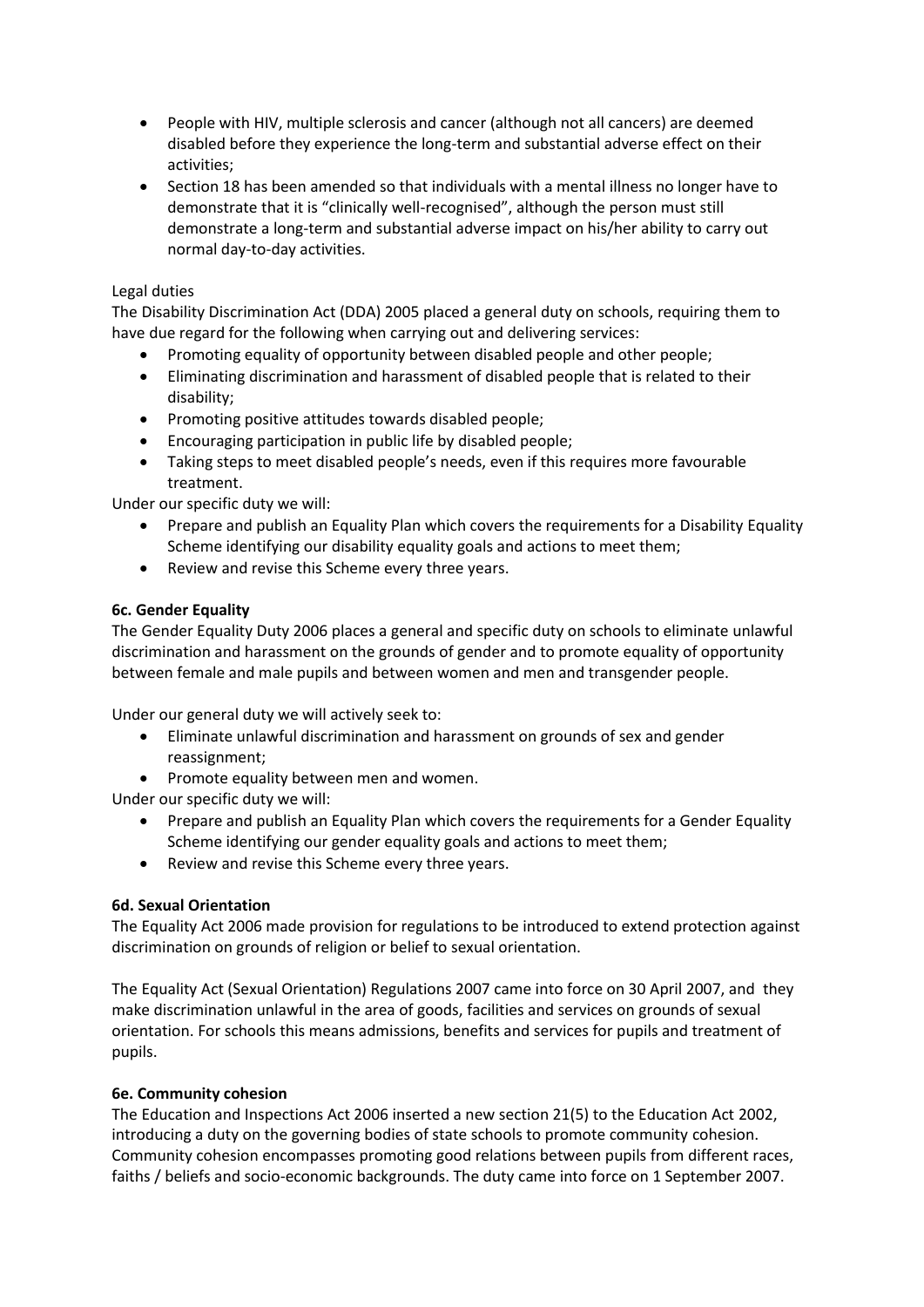# **7. Consultation and involvement**

It is a requirement that the development of this plan and the actions within it have been informed by the input of staff, pupils and parents and carers. We have achieved this by using the following to shape the plan:

- Information gathered from parents/carers through formal and informal meetings.
- Input from staff meetings / INSET;
- Feedback from the school council, PSHE lessons, Pupil Questionnaires.

# **8. Tackling discrimination**

Harassment on account of race, gender, disability or sexual orientation is unacceptable and is not tolerated within the school environment.

All staff are expected to deal with any discriminatory incidents that may occur. They are expected to know how to identify and challenge prejudice and stereotyping; and to support the full range of diverse needs according to a pupil's individual circumstances.

Racist and homophobic incidents and other incidents of harassment or bullying are dealt with by the member of staff present, escalating to a class teacher / Vice Principal/ Principal where necessary. All incidents are reported to the Principal and racist incidents are reported to the Academy Committee and Board of Directors on a termly basis.

# **What is a discriminatory incident?**

Harassment on grounds of race, gender, disability, sexual orientation or other factors such as socioeconomic status, can take many forms including verbal or physical abuse, name calling, exclusion from groups and games, unwanted looks or comments, jokes and graffiti. A racist incident is defined by the Stephen Lawrence Inquiry Report (1999) as: 'any incident which is perceived to be racist by the victim or any other person'.

# **Types of discriminatory incident**

Types of discriminatory incidents that can occur are:

- Physical assault against a person or group because of their colour, ethnicity, nationality, disability, sexual orientation or gender;
- Use of derogatory names, insults and jokes;
- Racist, sexist, homophobic or discriminatory graffiti;
- Provocative behaviour such as wearing racist, sexist, homophobic or discriminatory badges or insignia;
- Bringing discriminatory material into school;
- Verbal abuse and threats;
- Incitement of others to discriminate or bully due to victim's race, disability, gender or sexual orientation;
- Discriminatory comments in the course of discussion;
- Attempts to recruit others to discriminatory organisations and groups;
- Ridicule of an individual for difference e.g. food, music, religion, dress etc;
- Refusal to co-operate with other people on grounds of race, gender, disability or sexual orientation.

# **Responding to and reporting incidents**

It should be clear to pupils and staff how they report incidents. All staff, teaching and non-teaching, should view dealing with incidents as vital to the well-being of the whole school.